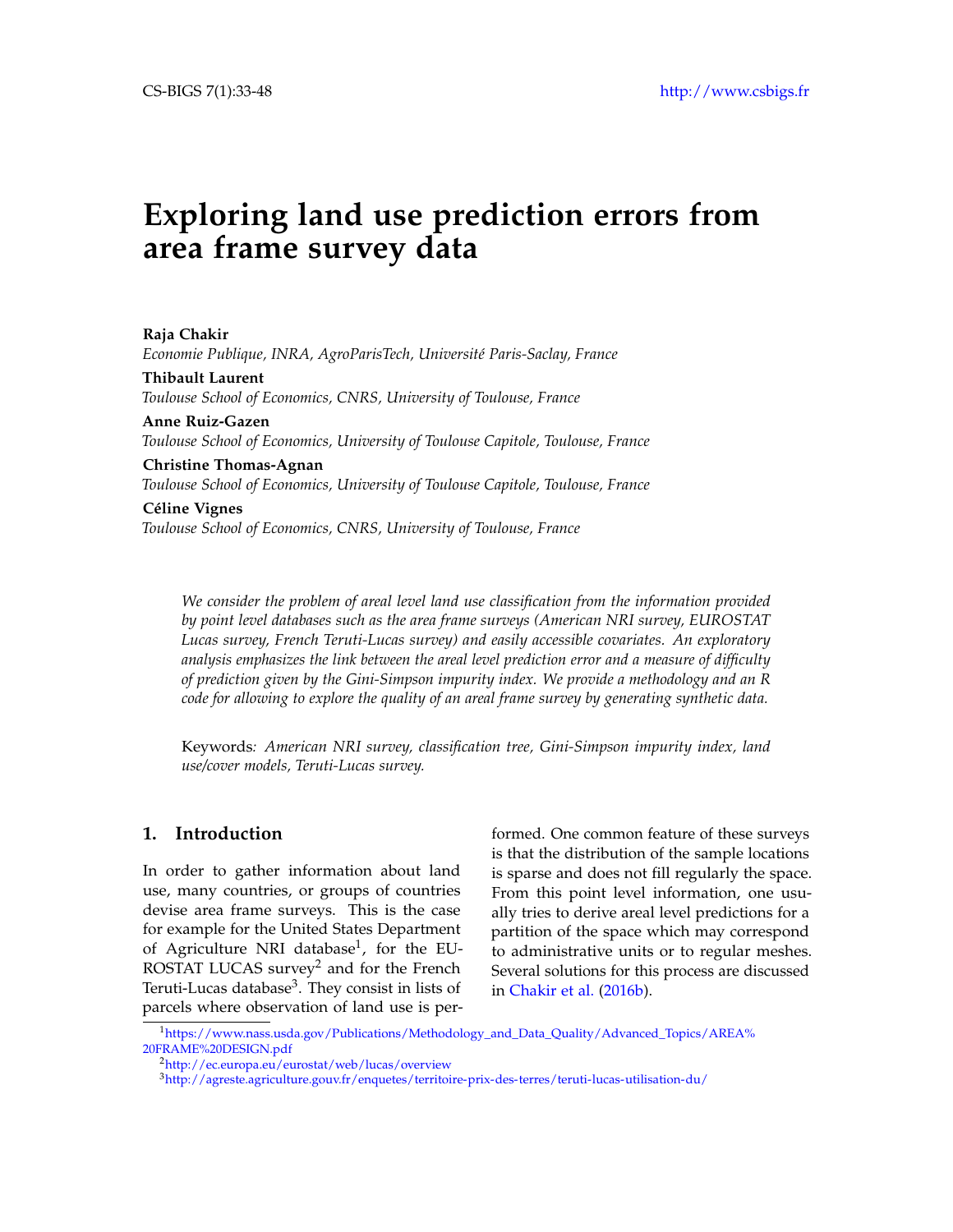This classification problem usually involves three steps: the choice of a point level classification model, the estimation of posterior probabilities for each category of land use at the areal level and the prediction of areal land use from these estimated probabilities. In [Chakir et al.](#page-15-1) [\(2016a,](#page-15-1) [2017\)](#page-15-2) a classification model is constructed to predict land use at point level in five categories (urban, farming, forests, pastures and natural land) with the Teruti-Lucas database using easily accessible covariates in the Midi-Pyrénées region. Synthetic data sets are later on simulated with this data driven model in [Chakir et al.](#page-15-0) [\(2016b\)](#page-15-0) in order to compare the prediction strategies at areal level and evaluate the quality of the area frame survey. In [Chakir et al.](#page-15-0) [\(2016b\)](#page-15-0), it is demonstrated with synthetic data sets that the prediction error at point level is essentially due to the mean distance between the observed land use and the corresponding true probability, later on called response error. The purpose of the present paper is to present a detailed exploratory analysis of the prediction errors for one of these synthetic data sets. A particular objective is to link the size of the prediction errors with the Gini-Simpson impurity index as a measure of the local difficulty of prediction and thus characterize situations where prediction is difficult. This link is explored in detail at the point level and at the areal level. By supplying our R code together with the synthetic data, another aim of this work is to provide some tools that could be used for evaluating the quality of an area frame survey design (using synthetic data) or comparing different classification methods in the framework of land use classification problems.

Section [2](#page-1-0) presents the prediction error (mean distance between the observed and predicted land use) at point level and its decomposition into four terms. Our synthetic data set together with the data generating process are described in section [3.](#page-2-0) In Section [4,](#page-6-0) we analyze the distribution and spatial pattern of the Data Generating Process (DGP) probabilities as well as the corresponding Gini-Simpson indices. In

Section [5,](#page-9-0) we first present descriptive statistics for the absolute and relative response error at point level and analyze their relationship with the corresponding Gini-Simpson indices. We then turn attention to the same questions but at areal level. We conclude in Section [6.](#page-12-0)

## <span id="page-1-0"></span>**2. Point level prediction**

The classification problem we consider consists in predicting the land use categorical variable *U<sup>i</sup>* at location *i* (with *K* levels) based on the observation of this same categorical variable and a set of covariates at a given set of locations. The theoretical vector of probabilities to observe the different categories *k*  $(k = 1, \dots, K)$  at location *i* is given by the vector  $p_i = (p_{i1}, \dots, p_{i5})$  where  $p_{ik} = \mathbb{P}(U_i = k |$  $X_i = x_i$ ).

The model we get after fitting the classification tree to the initial data,  $p_i = f(x_i)$ , links the probability vectors of land use at location  $i, p_i = (p_{i1}, \cdots, p_{i5})$ , with a set  $x_i$  of covariates observed at location *i*. Let us define the risk  $R(h)$  of a classification rule  $h(X)$  to be the misclassification rate  $R(h) = \mathbb{E}_{X,U}(1(h(X) \neq U)).$ Given fitted probabilities  $\hat{p}_i$ , one could envision predicting the land use categorical variable  $U_i$  at location *i* by random draw from a multinomial distribution with parameter  $\hat{p}_i$ . A classical result shows that this is not optimal in the following sense. If, for  $k = 1$  to *K*, momentarily dropping the location index *i*,  $p_k(x) = \mathbb{P}(U = k \mid X = x)$  is the conditional probability of observing land use *k*, the risk of a prediction rule  $h(X)$  satisfies

$$
1 - R(h) = \sum_{k=1}^{K} \mathbb{E}_{X,U}(1(h(X) = k)1(U = k))
$$
 (1)

$$
= \sum_{k=1}^{K} \mathbb{E}_{X} \mathbb{E}_{U|X} (1(h(X) = k)1(U = k)) \quad (2)
$$

$$
= \sum_{k=1}^{K} \mathbb{E}_{X} (1(h(X) = k) p_k(X))
$$
 (3)

From this last expression, it is clear that the rule that minimizes this risk, classically called the Bayes classifier, is defined by  $\hat{U}^* = h^*(x) = j^*$ , for  $j^* = arg \max_{k=1}^K p_k(x)$  which means that it is the rule that assigns the category for which the probability is maximum. It is then easy to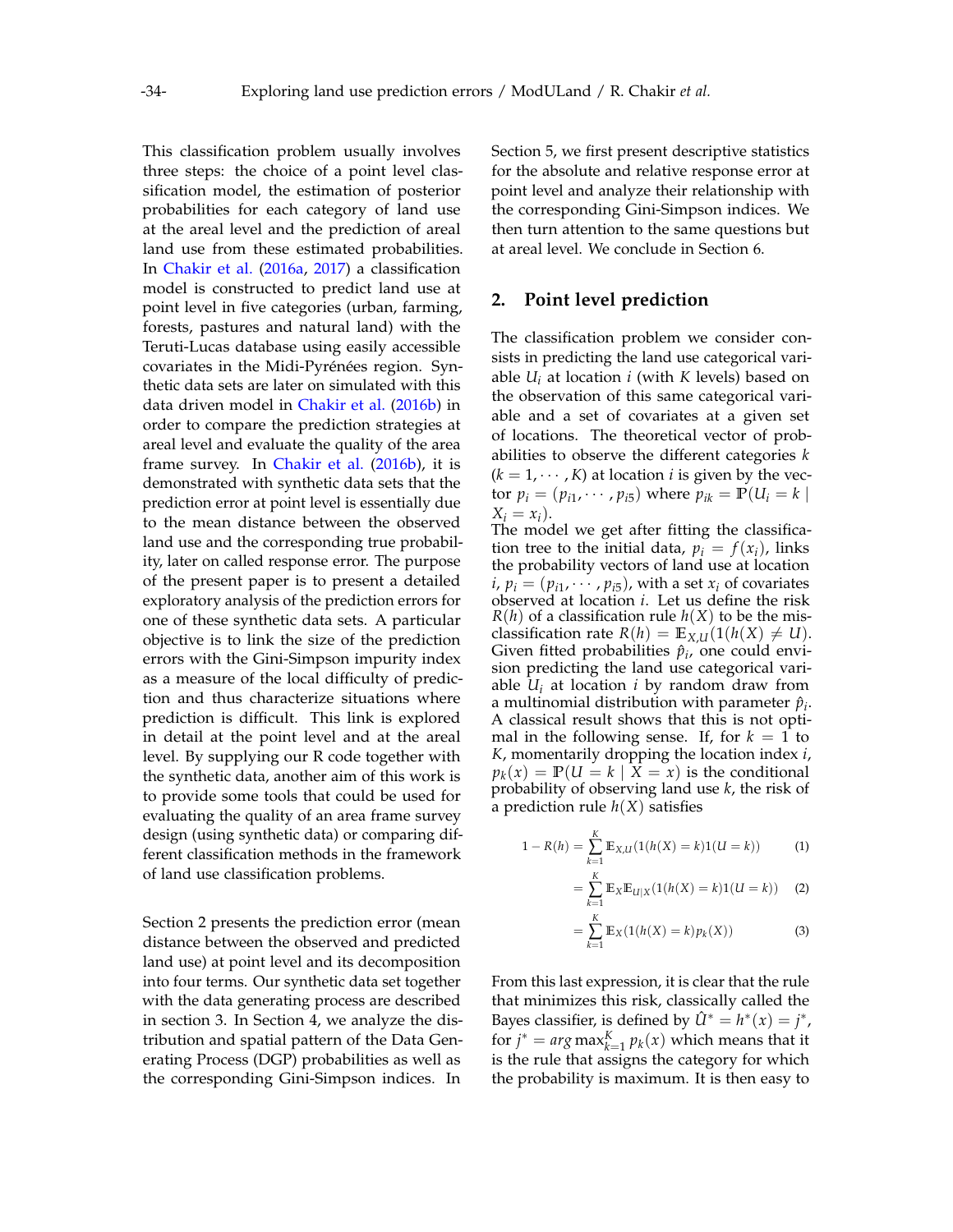see that the corresponding risk is given by

$$
R(h^*) = 1 - \mathbb{E}_X \left( \max_{k=1}^K p_k(X) \right).
$$

For comparison, it is easy to establish that the risk of a multinomial random draw prediction  $h$ <sup>*r*</sup>(*X*) is given by

$$
R(h^r) = 1 - \mathbb{E}_X \left( \sum_{k=1}^K p_k(X)^2 \right).
$$

It is easy to check that  $\sum_{k=1}^{K} p_k(X)^2 \leq$  $\left(\max_{k=1}^{K} p_k(X)\right) \left(\sum_{k=1}^{K} p_k(X)\right) = \max_{k=1}^{K} p_k(X).$ Note that the second risk is related with the socalled Gini-Simpson impurity index classically used in classification trees (see Section [4\)](#page-6-0).

For the error computation in the sequel, instead of using the *U* random variable for land use, we will encode it using *K* dummies as follows:  $d_{ik} = 1$  if land use  $k$  ( $k = 1, \ldots, K$ ) is obtained at location *i* and  $d_{ik} = 0$  otherwise. The corresponding optimal prediction *U*<sup>∗</sup> is similarly encoded by  $d_{ik}$ .

Because we will focus later on areal level predictions (rather than point level), we change our error criterion and replace the misclassification rate by a classical mean square error of prediction criterion  $\mathbb{E}_X \sum_{i=1}^n (\hat{d}_{ik} - d_{ik})^2$ . [Chakir et al.](#page-15-0) [\(2016b\)](#page-15-0) show that the point level prediction error for category *k* measured by  $\mathbb{E}_X \sum_{i=1}^n (\hat{d}_{ik} - d_{ik})^2$  can be decomposed into four terms:

- $\mathbb{E}_X \sum_{i=1}^n (d_{ik} p_i)^2$  which represents the mean distance between the observed land use and the corresponding true probability will be called the response error,
- $\mathbb{E}_X \sum_{i=1}^n (\hat{d}_{ik} \hat{p}_i)^2$ , the estimated response error, which represents the mean distance between the predicted land use and the corresponding estimated probability,
- $\mathbb{E}_X \sum_{i=1}^n (\hat{p}_i p_i)^2$ , the estimation error, which represents the mean distance between the estimated probability and the true probability (quality of the model fit),

• a remainder term.

It is shown that the dominant term is the response error which means that even if one had the knowledge of the true probabilities, there is this incompressible error due to the fact that we observe and predict something discrete using a continuous probability as parameter. This error is going to be the focus of our present study and we will not consider further the estimated probabilities.

# <span id="page-2-0"></span>**3. Data**

#### *3.1. The synthetic data set*

We consider the former Midi-Pyrénées region which was, before the French territorial reform in December 2015, the largest region in France with 8.3% of the whole territory and 3020 municipalities in January 2013. It is a quite rural region with 4.5% of the metropolitan population in 2011 but presents a diversity in land uses. Toulouse is the major urban center, there are large farming areas in the middle, the Pyrénées mountains in the South, and mainly pastures and forests in the North.

The initial point level locations are the Teruti-Lucas (T-L) locations and the areal level corresponds to T-L "segments", as detailed below. Teruti-Lucas is conducted each year since 1982 by the "Service de la Statistique et de la Perspective" of the French Ministry of Agriculture. It is the French part of the LUCAS (Land Use and Coverage Area frame Survey) survey conducted by Eurostat which gathers harmonized data on land use/cover in the European Union. Since 2005, the T-L survey contains information about the land use pattern on "segments" containing 10 points used to collect the data each year (see Figure [1\)](#page-3-0).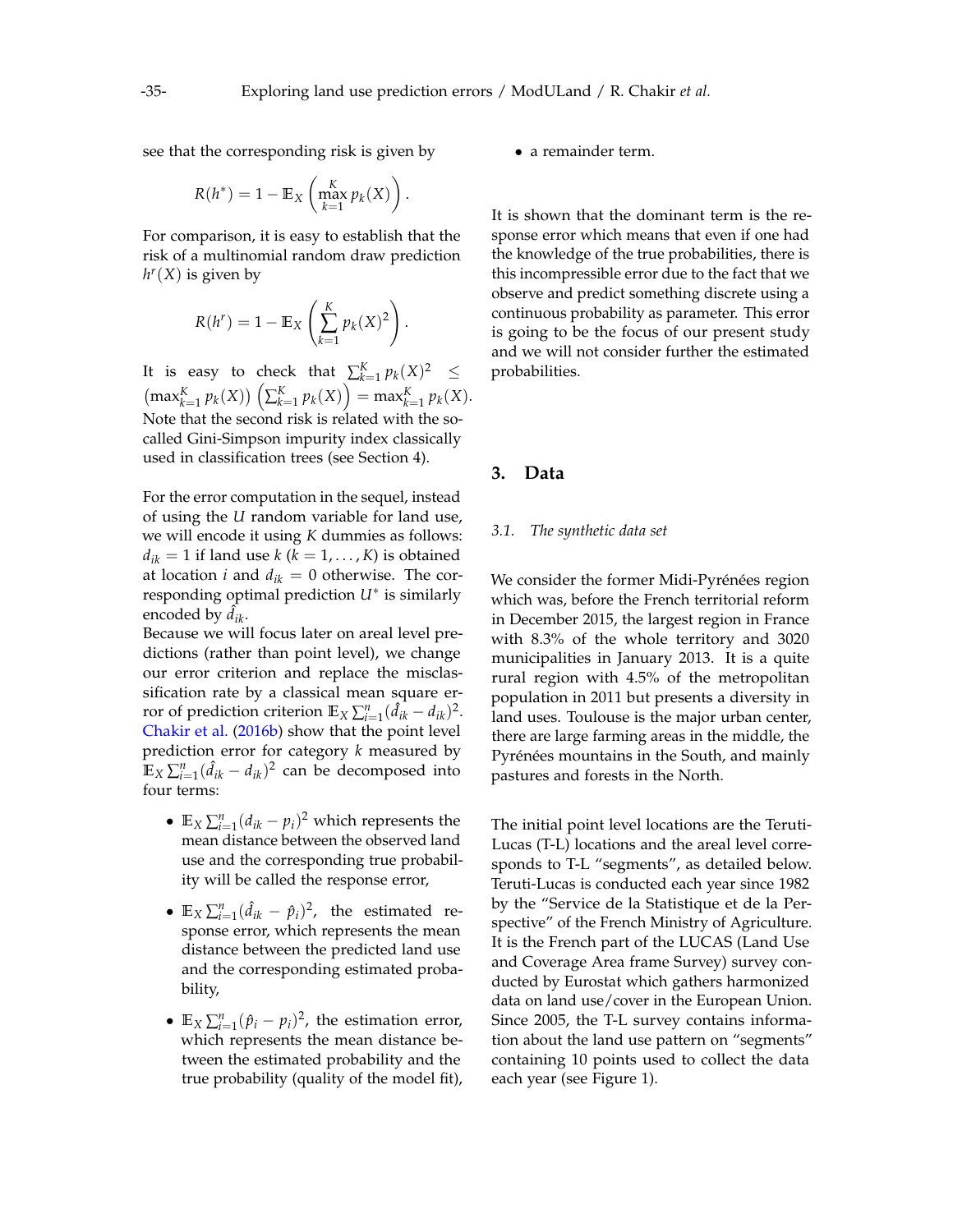| Name                        | Geographical level Source |                   | Year   | Unit                        |
|-----------------------------|---------------------------|-------------------|--------|-----------------------------|
| CLC <sub>2</sub>            | zones $(>25$ ha)          | Corine Land Cover | 2006 - |                             |
| Altitude                    | grid(250 m)               | BDAlti (IGN)      | -      | meters                      |
| Land and empty meadow price | 32 NRA                    | Agreste           | 2010   | actual euros/ha             |
| Population density          | grid(200 m)               | Insee             | 2010   | inhabitants/km <sup>2</sup> |

<span id="page-3-1"></span>**Table 1:** Data sources.

<span id="page-3-0"></span>

**Figure 1:** Areal level grid (in black) and points (Teruti-Lucas locations in red) in the Toulouse area.

Following the initial spacing of 300m between T-L points, we constructed a fine grid (point level) so that each "segment" contains 200 locations vs. 10 T-L locations, for a total of 502205 points (vs. 25317 T-L locations). The areal level is constructed so that each cell contains a unique T-L "segment" and so as to tile the Midi-Pyrénées territory. Its squares are centered at the barycenter of the 10 points of the T-L "segment" (see Figure [1\)](#page-3-0) and their sides have a length of 4.2 kilometers. The areal level grid comprises 2579 such squares. Note that due to border effects, some areal units contain less than 200 locations, with a minimum of 32. The target variables *dik* we generate below give the land use at each location *i* as measured by the Teruti-Lucas "physical occupation" of the land and recoded in the following five categories: urban, farming, forests, pastures, natural land. More details about Teruti-Lucas can be found in [Chakir et al.](#page-15-0) [\(2016b,](#page-15-0) [2017\)](#page-15-2).

Covariates have been selected from free and easily accessible data bases (see Table [1\)](#page-3-1) that are available at several different scales. We provide four variables: *CLC2*, *altitude*, *population density* and *land price* at each of the 502205 points. In [Chakir et al.](#page-15-0) [\(2016b,](#page-15-0) [2017\)](#page-15-2), more covariates were taken into account but they either require an online subscription (meteorological data) or are not freely available (soil composition data) and cannot be provided in the present paper.

From the four covariates, we generate the data set by using a classification tree obtained with the CART algorithm [\(Breiman et al.,](#page-15-3) [1984\)](#page-15-3) using the Gini-Simpson impurity index and a pruning step. The tree is given by Figure [2](#page-4-0) (see [Chakir et al.,](#page-15-0) [2016b,](#page-15-0) [2017,](#page-15-2) for more details). Then we calculate and provide in the data base the probability vector  $p_i$  whose coordinates correspond to each of the 5 land uses (urban, farming, forests, pastures, natural land). Using a multinomial random draw at each of the 502205 locations *i*, with parameter *p<sup>i</sup>* , we also generate and provide the values of the categorical variable *U<sup>i</sup>* from which it is easy to derive the target variables  $d_{ik}$ ,  $k = 1, \ldots, 5$ .

#### *3.2. The DGP probabilities*

Due to the nature of the model (classification tree), the DGP probabilities  $p_{ik}$  are discrete with 11 different values (see Figures [2,](#page-4-0) [3](#page-4-1) and [4\)](#page-5-0).

More precisely, the land use forests corresponds to one terminal node, urban, farming and natural land to two nodes and pastures to four nodes. Urban use and natural land are the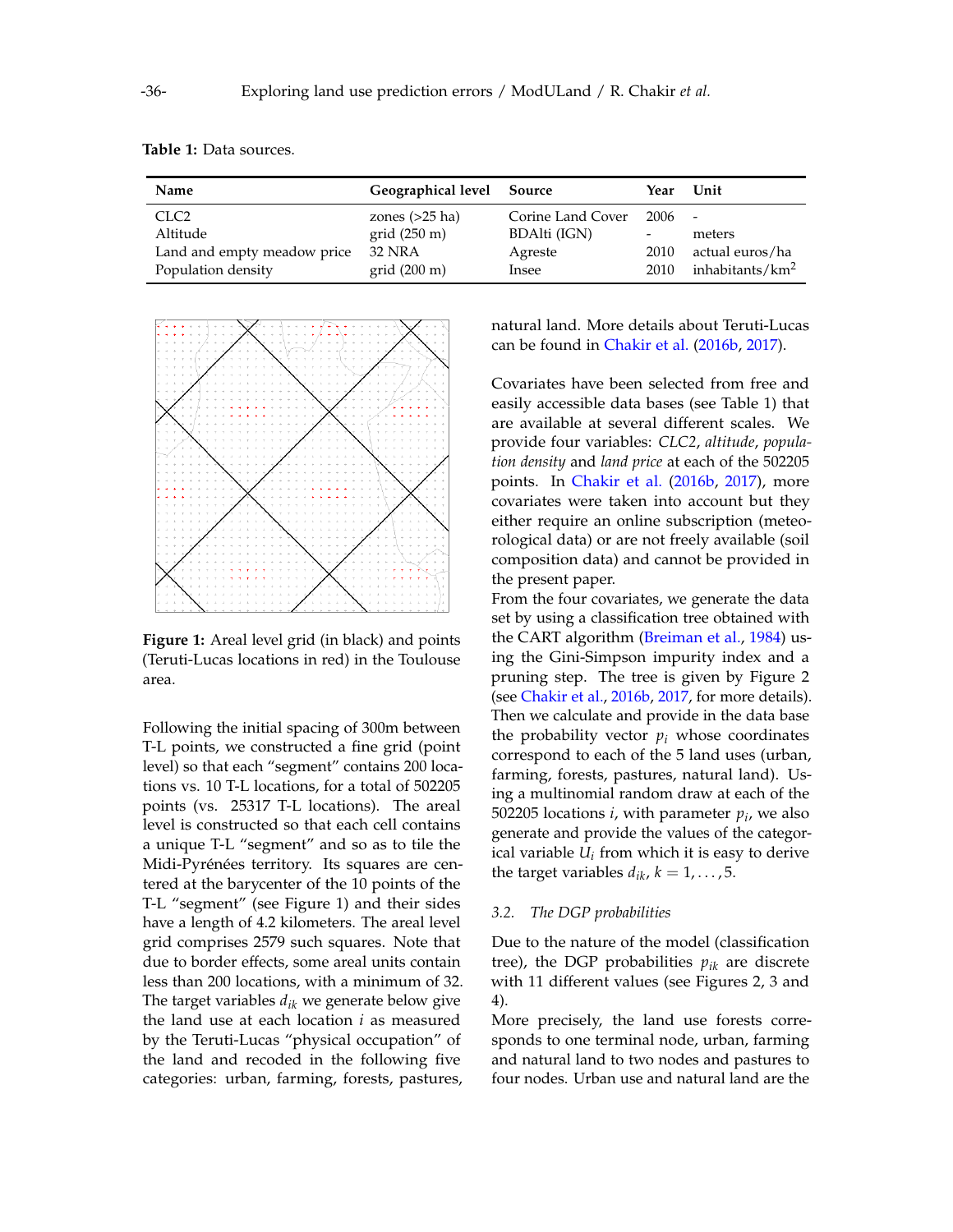<span id="page-4-0"></span>

**Figure 2:** Classification tree chosen for the DGP.

<span id="page-4-1"></span>

**Figure 3:** Bar charts of *pik*.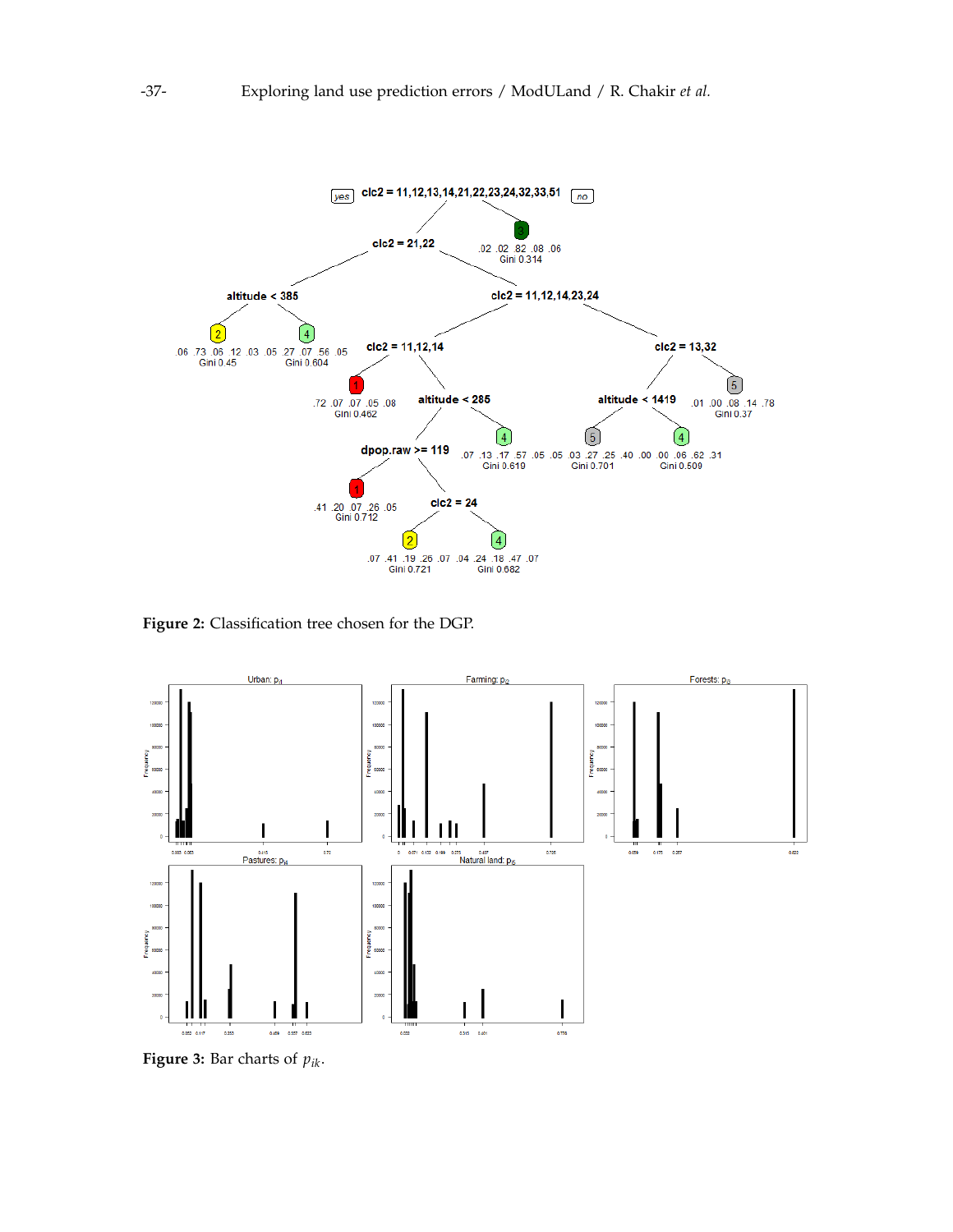<span id="page-5-0"></span>

**Figure 4:** Empirical cumulative functions of *pik*.

<span id="page-5-1"></span>

**Figure 5:** DGP probabilities  $\bar{p}_{gk}$ .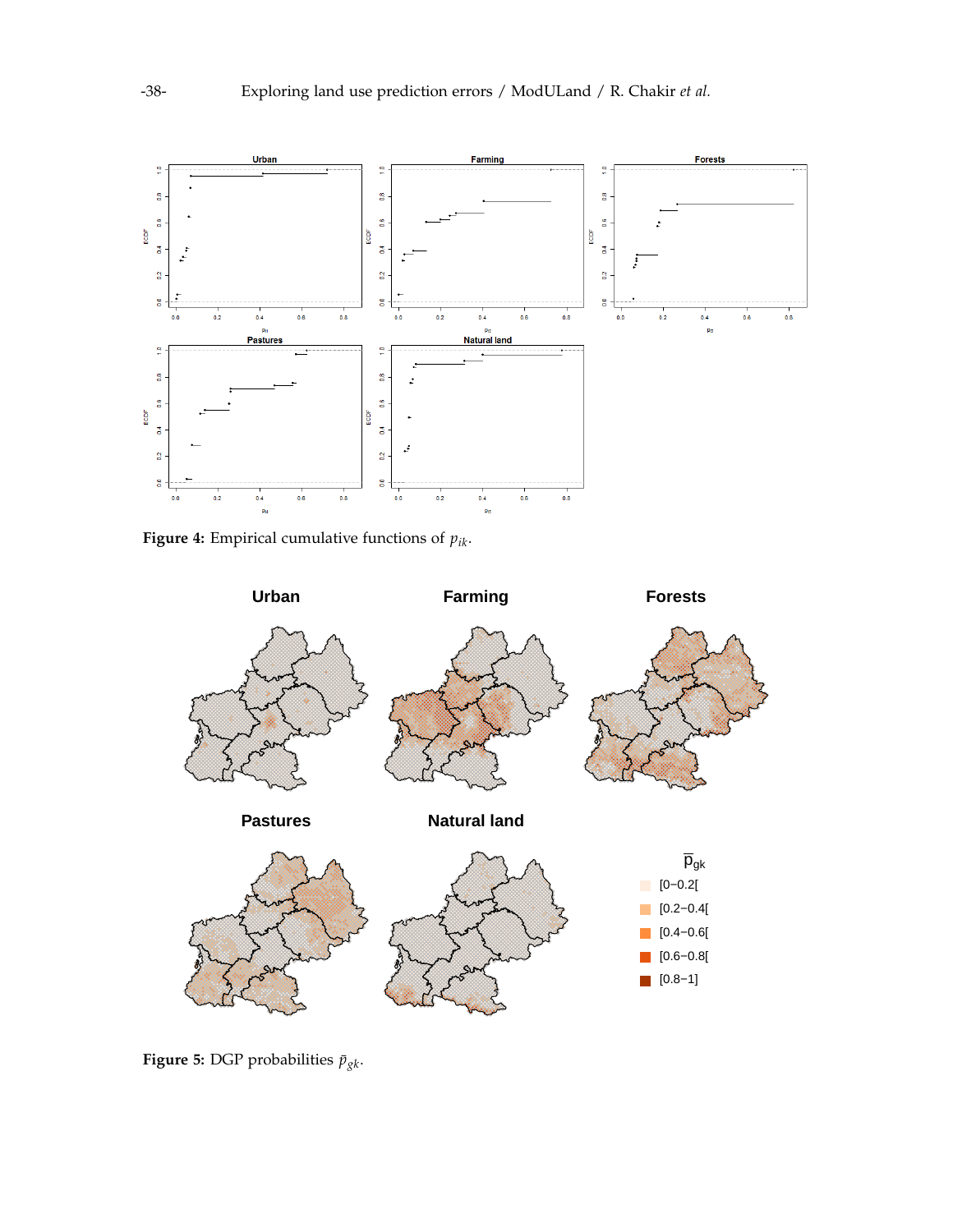land uses with the lowest probabilities. Most of them are below 0.10 with 95.4% of the values less than 0.072 for  $p_{i1}$  and 90.0% of the values less than 0.084 for *pi*<sup>5</sup> . Forests, farming and pastures have multimodal distributions with 23.7% of the values equal to 0.726 for farming, 26.0% of the values equal to 0.822 for forests and 21.9% of the values equal to 0.570 for pastures. It is not surprising to observe that only few points are concerned with high probabilities of urban and natural land uses while there exists a large number of points where the probability of forests and farming and to a lesser extent pastures are quite high.

The maps of Figure [5](#page-5-1) show the spatial pattern of the aggregated land use probabilities  $\bar{p}_{gk}$  at the areal level.

# <span id="page-6-0"></span>**4. Impurity of the DGP probabilities: the Gini-Simpson index**

For a population of individuals classified into *K* categories, impurity indices are used in many fields for example in ecology for measuring biodiversity, and in economics (Herfindahl index) to measure competition. In the land use classification problem, we want to measure how homogeneous or diverse land use is at a given point or in a given region. For a vector of probabilities  $(p_1, \dots, p_K)$ , the Gini-Simpson impurity index [\(Simpson,](#page-15-4) [1949\)](#page-15-4) is defined by  $gs = \sum_{k=1}^{K} p_k (1 - p_k) = 1 - \sum_{k=1}^{K} p_k^2$  where *pk* is the probability of category *k*. The vector of probabilities is said to be pure if one probability is very high and all others are low, corresponding to a low *gs* index. It is said to be impure if all categories have similar probabilities, corresponding to a high *gs* index. Note that the related Gini-Simpson index 1 − *gs* is equal to the probability that two individuals taken at random from the data set of interest are of the same category. In statistics, the Gini-Simpson impurity index is also used for classification trees (e.g. [Therneau et al.,](#page-15-5) [2014\)](#page-15-5) under the name of Gini impurity index (not to be confused with the Gini concentration index). It is always between 0 and 1 and equal 0 if one probability is equal to 1 and the others are 0.

In the case of a uniform distribution between the classes,  $p_k = 1/K$ ,  $k = 1, ..., K$ , the Gini index is equal to  $(K-1)/K$ .

At point level, we denote this index by  $gs_i =$  $1 - \sum_{k=1}^{K} p_{ik}^2$  for point *i*.

At the areal level with squares  $G_g$ , we use  $\overline{gs}_g = \frac{1}{\#G_g}\sum_{i \in G_g} gs_i$ , the average of the point level *gs<sup>i</sup>* for locations *i* inside square number *g*.

Because we are convinced that classification is going to be more difficult when there is diversity, i.e. impurity, we would like to relate the Gini-Simpson impurity index with the classification error and hence with the response error which is the main component of the classification error.

<span id="page-6-1"></span>

**Figure 6:** Bar chart of point level Gini-Simpson impurity index (*gs<sup>i</sup>* ).

We are first going to analyze the impurity of the vectors of probabilities generated by our model. As for the DGP probabilities, values of *gs<sup>i</sup>* correspond to terminal nodes of the classification tree of the DGP (see Figure [2\)](#page-4-0) and define a discrete variable with a finite number of values less than or equal to the number of terminal nodes, which gives 11 values in our case. Figure [6](#page-6-1) presents the distribution of the *gs<sup>i</sup>* across locations. As low values of the index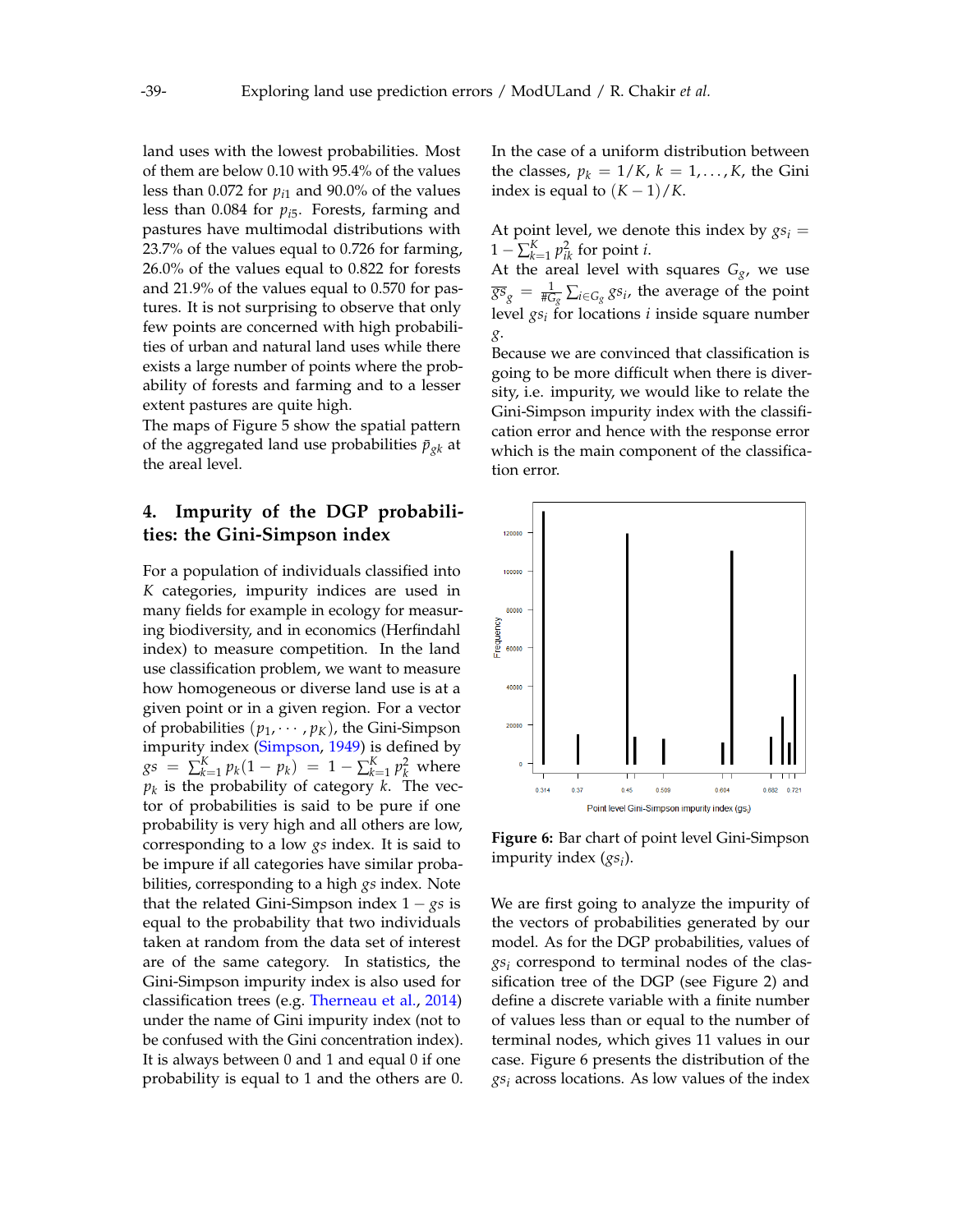correspond to purity, we are mostly interested in the four smallest values of *gs<sup>i</sup>* which constitute homogeneous groups in terms of land uses.

<span id="page-7-1"></span>

**Figure 7:** Boxplots of *gs<sup>i</sup>* by land use.

<span id="page-7-2"></span>

**Figure 8:** Map of  $\overline{\mathcal{S}^S}_{g'}$ , the mean of  $gs_i$  at areal level.

| $RS_i$         | Frequency | Principal land uses                                      |
|----------------|-----------|----------------------------------------------------------|
| 0.314          | 130532    | $82.1\%$ of forests                                      |
| 0.370          | 14376     | 77.4% of natural lands                                   |
| 0.450          | 119010    | $72.6\%$ of farming                                      |
| 0.462          | 13158     | $72.0\%$ of urban                                        |
| 0.509          | 12200     | 62.2% of pastures and 31.6% of natural lands             |
| 0.604          | 10167     | 56.0% of pastures and 27.4% of farming                   |
| 0.619          | 109798    | 57.1% of pastures, 17.3% of forests and 13.3% of farming |
| 0.682 to 0.721 | 92964     | mix of all uses                                          |

<span id="page-7-0"></span>**Table 2:** Characteristics of groups according to the Gini-Simpson index value (*gs<sup>i</sup>* ).

#### *4.1. Descriptive analysis*

Using the bar chart of Figure [3,](#page-4-1) we make groups of *gs<sup>i</sup>* values and Table [2](#page-7-0) details the main land uses observed in each of these groups.

The first group defined by  $gs_i = 0.314$  is the largest and the purest, it is composed by 82.1% of forests. The second group defined by  $gs_i = 0.370$  is also very pure with 77.4% of natural lands. The third and fourth groups  $(gs_i = 0.450$  and  $gs_i = 0.462$  respectively) are quite pure with 72.6% of farming and 72.0% of urban use respectively, note that the third group is one of the largest. The other groups have at least two main land uses and are more and more impure.

Let us now examine the relationship between the distribution of the Gini-Simpson index and land use with Figure [7](#page-7-1) which presents the distribution of *gs<sup>i</sup>* by land use. We emphasize the notable behavior of the forests type which is mainly associated to low Gini-Simpson index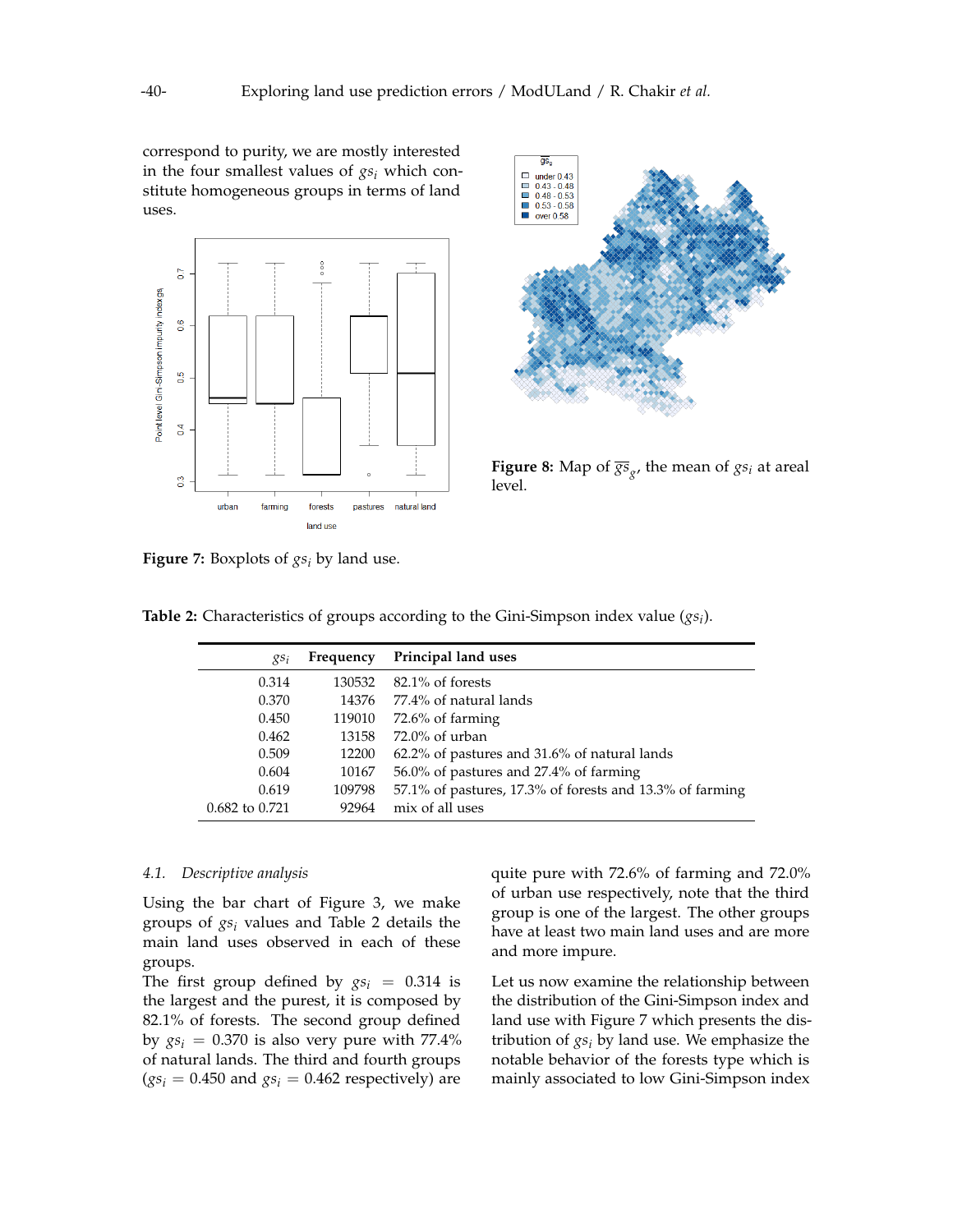and hence low diversity. At the other extreme, the pastures type is very often encountered with other uses.

For mapping purposes, we use the cell levels averages  $\overline{\rm{gs}}_{g}$  of the Gini-Simpson's indices. Figure [8](#page-7-2) compared to Figure [5](#page-5-1) confirms that the mean of the Gini-Simpson impurity index is low (which means homogeneity or purity) in zones with very high proportion of a unique land use (forests or natural land) and high (which means heterogeneity or impurity) in zones with medium probabilities of several land uses.

#### *4.2. Spatial analysis*

In order to analyze the patterns of impurity, it is now natural to turn attention to the spatial distribution of the impurity index and to analyze its spatial autocorrelation using the Moran index [\(Cliff and Ord,](#page-15-6) [1981\)](#page-15-6) and local indicators of spatial association [\(Anselin,](#page-15-7) [1995\)](#page-15-7). For this purpose, we need to define a neighborhood matrix and we consider below the row-standardized 8-nearest neighbours matrix, which corresponds to a queen contingency matrix [\(Cliff and Ord,](#page-15-6) [1981\)](#page-15-6). The Moran test ("free sampling model" version) is highly significant and the permutation test ("randomization model" version) is significant at the level

<span id="page-8-0"></span> $W \times \overline{\text{gs}}_{\text{g}}$  $\overline{2}$  $\overline{\text{gs}}_{\text{g}}$ 

**Figure 9:** Normalized Moran scatterplot of the Gini-Simpson index *gs<sup>g</sup>* .

1%, thus we conclude that the Gini-Simpson impurity index presents a significant level of positive spatial autocorrelation. The Moran plot is presented in Figure [9.](#page-8-0)

The normalized Moran index is equal to 0.589. Figure [10](#page-8-0) colors the map according to which quadrant of the Moran plot (high-high, lowlow, high-low and low-high) the averaged Gini-Simpson index belongs and it shows that the Gini-Simpson index is highly clustered.

Figure [11](#page-9-1) shows zones of significant positive local spatial association (LISA). Cold spots (zones with high positive LISA and low values of impurity index - i.e. purity - for segments and their neighbors, in green) are those with very high proportions of forests or natural land situated mainly in the South. Hot spots (zones with high positive LISA and high values of impurity index - i.e. impurity - for segments and their neighbors, in red) are zones where several land uses are observed with three principal patterns observed at several places: i) high proportion (40-60%) of pastures and medium proportion (20-40%) of forests in Ariege, most of Aveyron and some part of Lot, ii) medium proportions (20-40%) of forests and pastures in West of Aveyron and some part of Lot, and iii) medium proportion (20-40%) of farming, forests and pastures in Tarn-et-Garonne, South of Lot and Gers.



**Figure 10:** Clusters of the Gini-Simpson index *gs<sup>g</sup>* .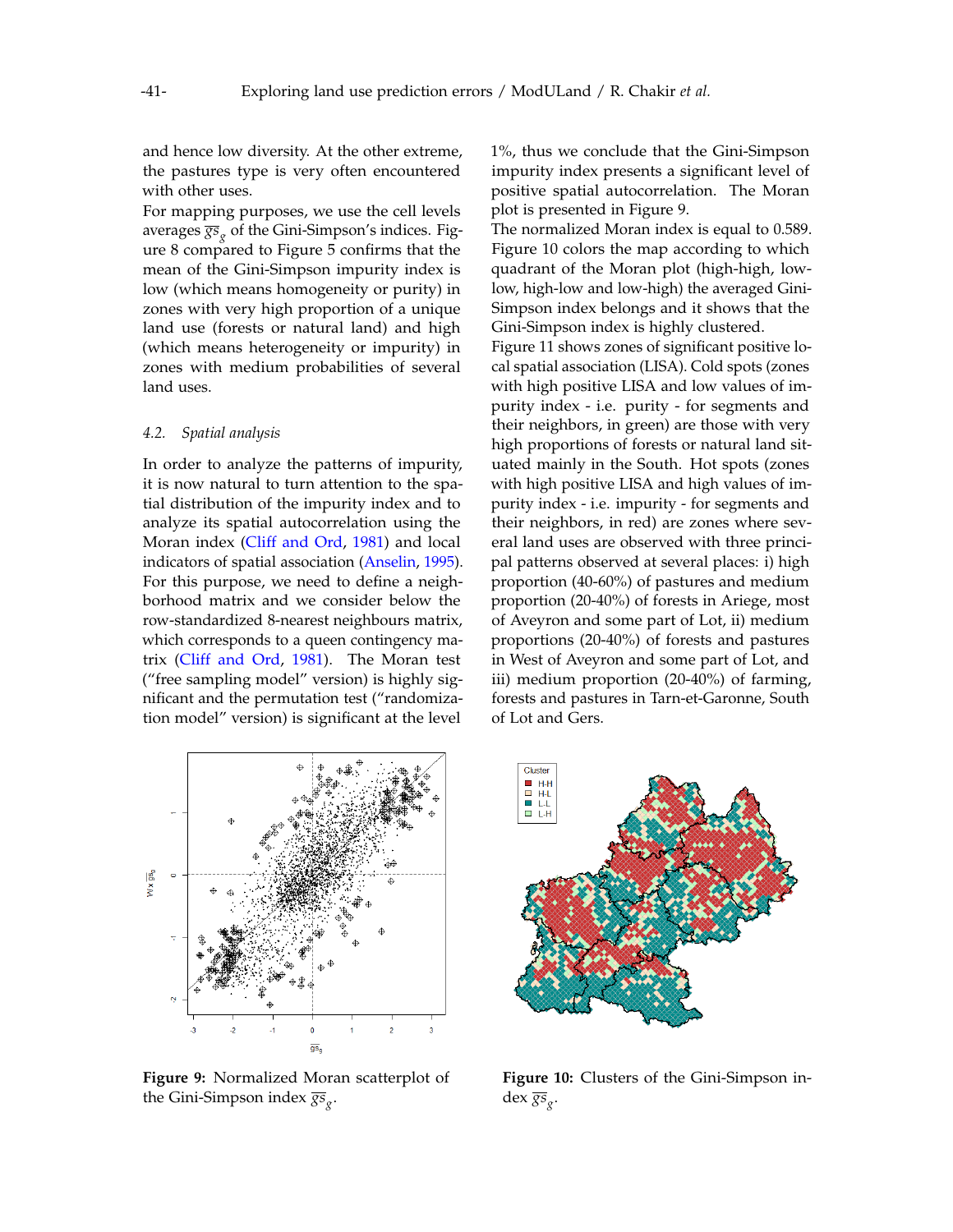<span id="page-9-1"></span>

**Figure 11:** Segments with significant positive local spatial association (LISA) for the Gini-Simpson index *gs<sup>g</sup>* .

#### <span id="page-9-0"></span>**5. Analysis of the response error**

#### *5.1. Analysis of the response error at point level*

The absolute error at point level between *pik* and  $d_{ik}$  is defined by  $|d_{ik} - p_{ik}|$ . As  $d_{ik}$  is a dummy variable, the absolute error equals 1 –  $p_{ik}$  if land use *k* is observed (i.e. if  $d_{ik} = 1$ ) and  $p_{ik}$  otherwise (i.e. if  $d_{ik} = 0$ ). Our analysis of this error includes descriptive statistics (see Table [3\)](#page-10-0) and parallel boxplots of this error for the different values of the point level Gini-Simpson impurity index (see Figure [12\)](#page-11-0). For a given location  $i$ , the vector  $d_i$  has five coordinates, four equal to 0 and one equal to 1 hence we have more points in the first part of Table [3.](#page-10-0) We observe that the absolute response error quartiles are higher when  $d_{ik} = 1$  than when  $d_{ik} = 0$ . This can be explained by the fact that many probabilities are quite small and, at locations where  $d_{ik} = 1$ , the value  $1 - p_{ik}$  becomes quite large compared to  $p_{ik}$ . In particular, the conclusions for urban and natural land uses are the same because the probabilities of these two categories are very small (see Figure [4\)](#page-5-0): the absolute response errors are the smallest when the land use is not observed  $(d_{ik} = 0)$  at least until the third

quartile and these errors are the highest when the land use is observed  $(d_{ik} = 1)$ . For the locations where the forests land use is observed, the minimum, first quartile and median values of the absolute response error are by far the smallest because there are quite many locations where the probability of forests is very large (see Table [3\)](#page-4-1) compared to other land uses.

The relative error between *pik* and *dik* is defined by |*dik* − *pik*|/*pik*. As *dik* is a dummy variable, the relative error equals  $1/p_{ik} - 1$  if the land use *k* is observed (i.e. if  $d_{ik} = 1$ ) and 1 otherwise (i.e. if  $d_{ik} = 0$ ). Descriptive statistics of this error at point level can be found in Table [3.](#page-10-0) Overall, the relative errors are rather variable with mean values close to 2 for farming, forests and pastures, and of the order of 10 for urban and natural land which are often associated with small probabilities. Note that the relative error for urban use reaches a maximum of 323, due to a point with a very low probability of urban but for which the multinomial draw gives urban use.

Figure [12](#page-11-0) analyzes the link between the response error and the impurity by category of land use in detail. The rows correspond to the observed land use ( $d_{ik} = 1$  for  $k = 1, \ldots, 5$ ) and the columns to the response error  $(|d_{ik} - p_{ik}|)$ for  $k = 1, \ldots, 5$ . First note that most of the errors are constant because there is a unique value of the Gini-Simpson index which results in horizontal lines instead of boxplots.

Let us compare the graphs in a same column, the first one for example. In the first row of column one, we have an observed land use which is urban  $(d_{i1} = 1)$  and the error is on the urban category. We note that there is one boxplot showing low errors while the remaining ones display large errors. The low error boxplot corresponds to the value 0.462 of the Gini-Simpson index with points in a rather pure environment, where the main land use is urban and hence a value of  $p_{i1}$  close to 1 which explains the low error. On the contrary, for the other values of the Gini-Simpson index which correspond to points in a non purely urban environment, the error is large because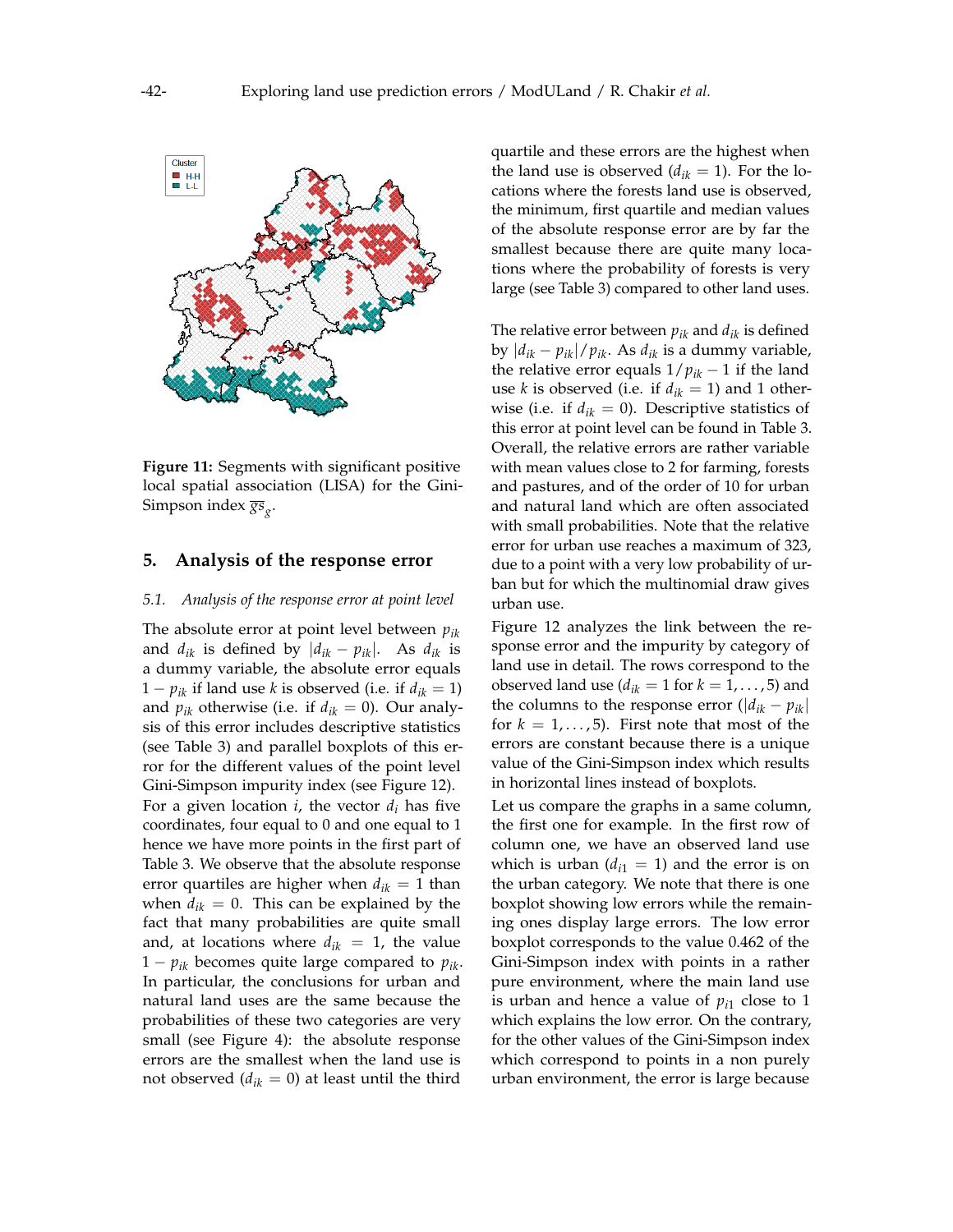|                         |                                              | $\mathbf n$ | Minimum | Q1   | Median | Mean  | Q <sub>3</sub> | Maximum |
|-------------------------|----------------------------------------------|-------------|---------|------|--------|-------|----------------|---------|
| Absolute response error |                                              |             |         |      |        |       |                |         |
| urban                   | $ d_{i1} - p_{i1} $ when $d_{i1} = 0$        | 464964      | 0.00    | 0.02 | 0.06   | 0.06  | 0.07           | 0.72    |
| farming                 | $ d_{i2} - p_{i2} $ when $d_{i2} = 0$        | 370122      | 0.00    | 0.02 | 0.07   | 0.16  | 0.13           | 0.73    |
| forests                 | $ d_{i3} - p_{i3} $ when $d_{i3} = 0$        | 347114      | 0.06    | 0.06 | 0.17   | 0.17  | 0.18           | 0.82    |
| pastures                | $ d_{i4} - p_{i4} $ when $d_{i4} = 0$        | 372394      | 0.05    | 0.08 | 0.12   | 0.20  | 0.26           | 0.62    |
| natural land            | $ d_{i5} - p_{i5} $ when $d_{i5} = 0$        | 454226      | 0.03    | 0.03 | 0.05   | 0.07  | 0.06           | 0.78    |
| urban                   | $ d_{i1} - p_{i1} $ when $d_{i1} = 1$        | 37241       | 0.28    | 0.28 | 0.93   | 0.73  | 0.94           | 1.00    |
| farming                 | $ d_{i2} - p_{i2} $ when $d_{i2} = 1$        | 132083      | 0.27    | 0.27 | 0.27   | 0.44  | 0.59           | 0.98    |
| forests                 | $ d_{i3} - p_{i3} $ when $d_{i3} = 1$        | 155091      | 0.18    | 0.18 | 0.18   | 0.38  | 0.81           | 0.94    |
| pastures                | $ d_{i4} - p_{i4} $ when $d_{i4} = 1$        | 129811      | 0.38    | 0.43 | 0.43   | 0.58  | 0.75           | 0.95    |
| natural land            | $ d_{i5} - p_{i5} $ when $d_{i5} = 1$        | 47979       | 0.22    | 0.60 | 0.69   | 0.69  | 0.94           | 0.97    |
| Relative response error |                                              |             |         |      |        |       |                |         |
| urban                   | $ d_{i1} - p_{i1} /p_{i1}$ when $d_{i1} = 1$ | 37241       | 0.39    | 0.39 | 13.11  | 12.40 | 14.80          | 323.00  |
| farming                 | $ d_{i2} - p_{i2} /p_{i2}$ when $d_{i2} = 1$ | 132083      | 0.38    | 0.38 | 0.38   | 2.60  | 1.46           | 45.20   |
| forests                 | $ d_{i3} - p_{i3} /p_{i3}$ when $d_{i3} = 1$ | 155091      | 0.22    | 0.22 | 0.22   | 2.23  | 4.29           | 16.05   |
| pastures                | $ d_{i4} - p_{i4} /p_{i4}$ when $d_{i4} = 1$ | 129811      | 0.60    | 0.75 | 0.75   | 2.89  | 2.96           | 18.12   |
| natural land            | $ d_{i5} - p_{i5} /p_{i5}$ when $d_{i5} = 1$ | 47979       | 0.29    | 1.50 | 2.18   | 9.47  | 16.26          | 30.12   |

<span id="page-10-0"></span>**Table 3:** Descriptive statistics of absolute and relative response error at point level.

the probability  $p_{i1}$  is low. For the other rows of column one, the observed land use is no longer urban  $(d_{i1} = 0)$  and the errors corresponding to the 0.462 of the Gini-Simpson index are large because  $p_{i1}$  is large. On the contrary, for the other values of the Gini-Simpson index which correspond to points in a non purely urban environment, the error is low because  $p_{i1}$  is low and  $d_{i1} = 0$ . The columns urban and forests behave similarly whereas for pastures for example, we simultaneously see errors which are neither very low nor very large because the pastures are situated in more heterogeneous (impure) regions (see also [Chakir et al.,](#page-15-0) [2016b,](#page-15-0) for a comparison between the forests and pastures land use).

More generally, when a land use is observed, the error for this category is low at locations where this category is mainly observed and high at other locations, whereas when it is not observed, the opposite results are found.

Another plot for exploring the absolute response error is proposed by [Haaf et al.](#page-15-8) [\(2014\)](#page-15-8) and can be found in [Chakir et al.](#page-15-0) [\(2016b\)](#page-15-0) for our data set of interest. It is called the Cumulative Distribution Function of Error Tolerance (CDFET) and consists in the empirical cumulative distribution function of the response error for each land use. The percentage of points with absolute response error less than a specified threshold is plotted for each land use and we note that, for low values of the error threshold, the curves are very similar with small errors for approximately 35% of the points. These good predictions correspond to homogeneous zones with either low or high probabilities. This plot also confirms a different behavior of the urban and natural land uses compared with farming, forests and pastures. For these last land uses, the presence of medium probabilities causes a deterioration of the curve behavior.

In other words, the response error at point level shows different patterns across land uses and the analysis reveals that the larger errors correspond to heterogeneous zones.

#### *5.2. Analysis of the response error at areal level*

At areal level, we consider two different ways of aggregating the response errors. In the first case we consider the average point level absolute response error  $\frac{1}{\#G_g}\sum_{i\in G_g}|d_{ik}-p_{ik}|.$  In the second case we consider the difference between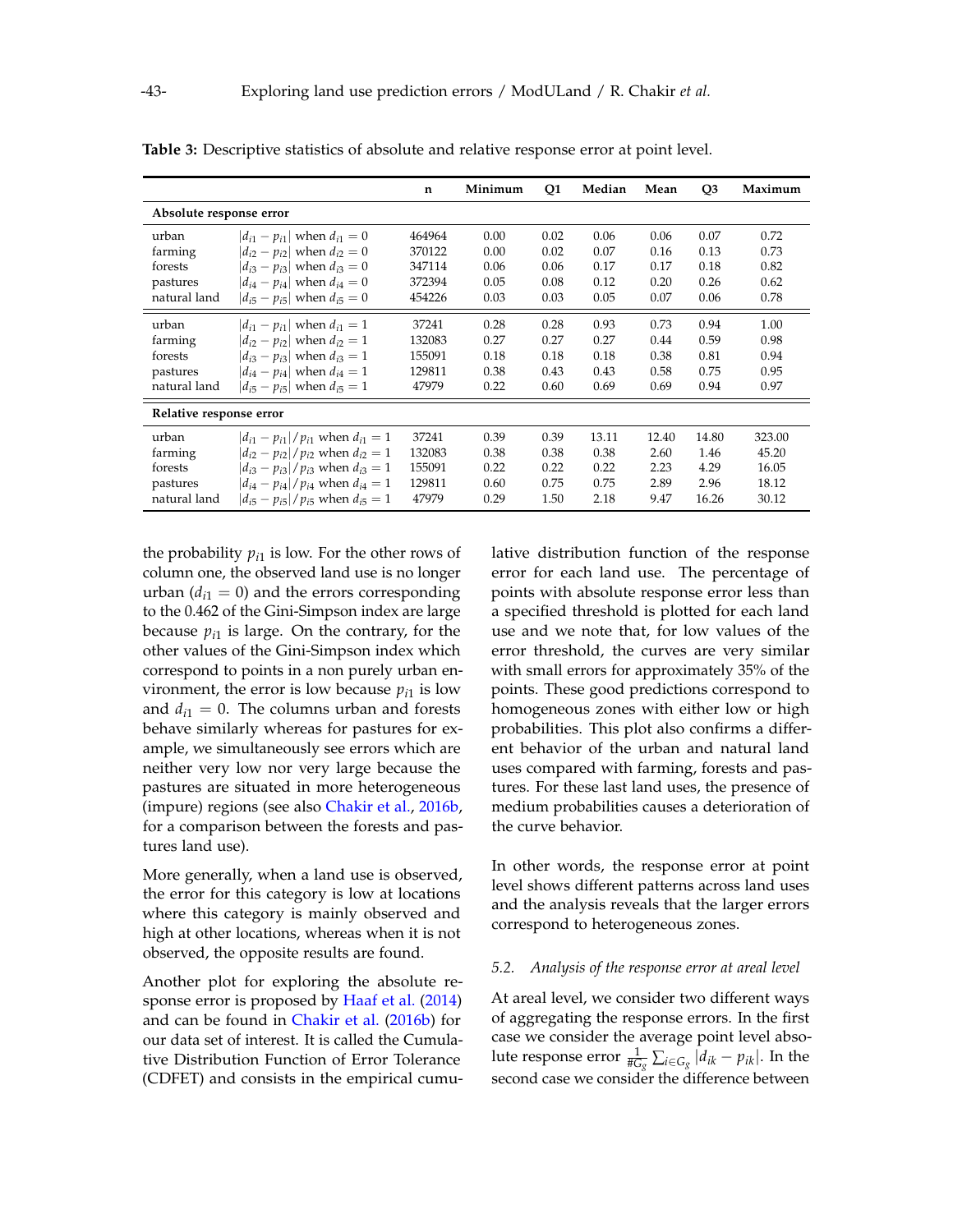<span id="page-11-0"></span>

**Figure 12:** Absolute response error vs the Gini-Simpson impurity index *gs<sup>i</sup>* by observed land use (rows) and by response error component (columns).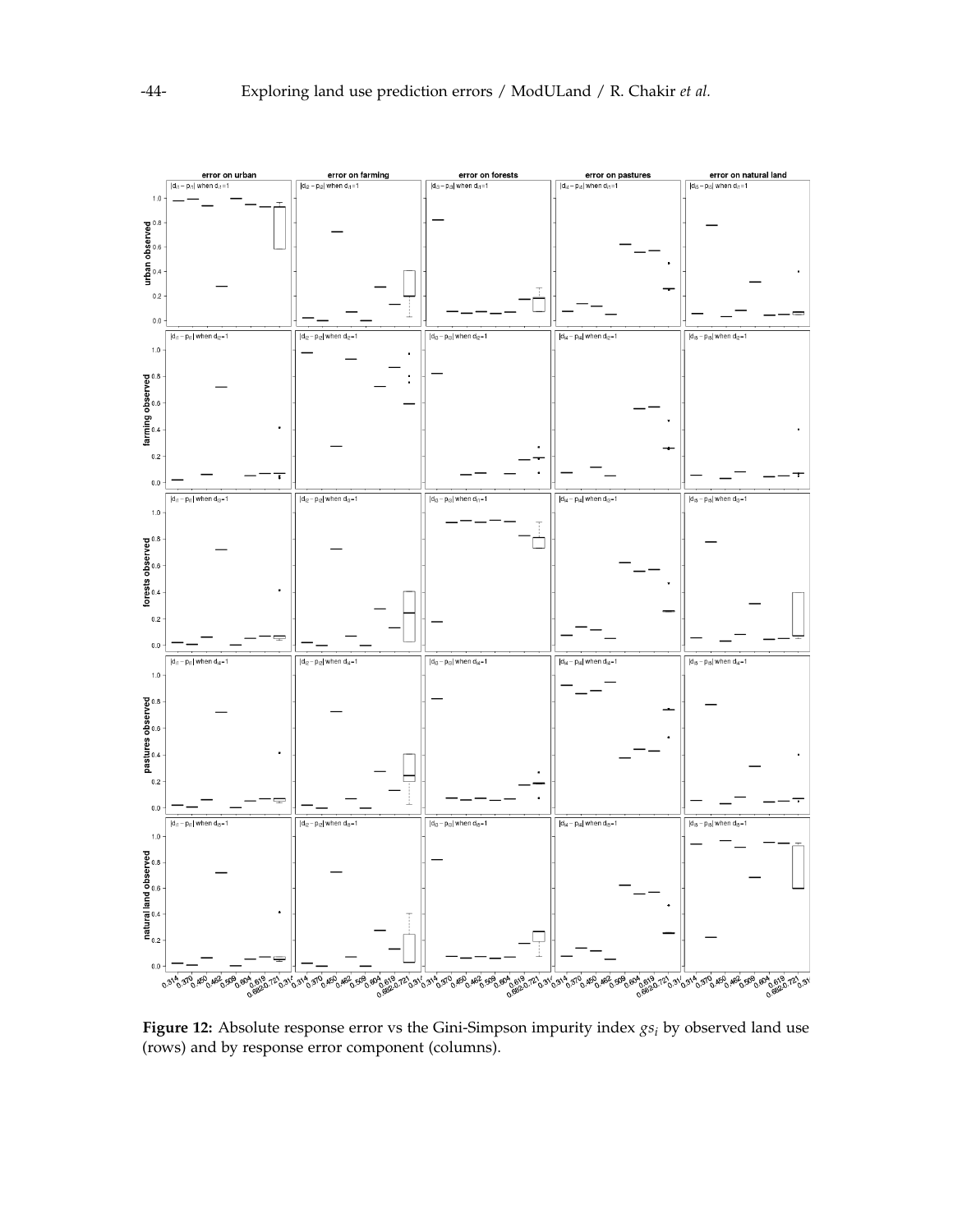|                                     |                                                                    | Minimum | Q1   | Median | Mean | Q <sub>3</sub> | Maximum |
|-------------------------------------|--------------------------------------------------------------------|---------|------|--------|------|----------------|---------|
|                                     | Average point level absolute response error                        |         |      |        |      |                |         |
| urban                               | $\frac{1}{\#G_g}\sum_{i\in G_g} d_{i1}-p_{i1} $                    | 0.00    | 0.08 | 0.11   | 0.11 | 0.13           | 0.39    |
| farming                             | $\frac{1}{\#G_{\sigma}}\sum_{i\in G_{g}} d_{i2}-p_{i2} $           | 0.00    | 0.13 | 0.22   | 0.23 | 0.35           | 0.46    |
| forests                             | $\frac{1}{\#G_{\sigma}}\sum_{i\in G_{g}} d_{i3}-p_{i3} $           | 0.09    | 0.18 | 0.25   | 0.24 | 0.29           | 0.41    |
| pastures                            | $\frac{1}{\#G_g}\sum_{i\in G_g} d_{i4}-p_{i4} $                    | 0.08    | 0.24 | 0.29   | 0.30 | 0.35           | 0.49    |
| natural land                        | $\frac{1}{\#G_{\alpha}}\sum_{i\in G_{g}} d_{i5}-p_{i5} $           | 0.03    | 0.09 | 0.11   | 0.13 | 0.14           | 0.43    |
| Areal level absolute response error |                                                                    |         |      |        |      |                |         |
| urban                               | $ d_{g1}-\bar{p}_{g1} $                                            | 0.00    | 0.00 | 0.01   | 0.01 | 0.02           | 0.11    |
| farming                             | $ \vec{d}_{g2} - \vec{p}_{g2} $<br>$ \vec{d}_{g3} - \vec{p}_{g3} $ | 0.00    | 0.01 | 0.01   | 0.02 | 0.03           | 0.11    |
| forests                             |                                                                    | 0.00    | 0.01 | 0.02   | 0.02 | 0.03           | 0.12    |
| pastures                            | $ \bar{d}_{g4}-\bar{p}_{g4} $                                      | 0.00    | 0.01 | 0.02   | 0.02 | 0.03           | 0.15    |
| natural land                        | $ d_{g5} - \bar{p}_{g5} $                                          | 0.00    | 0.01 | 0.01   | 0.01 | 0.02           | 0.10    |

<span id="page-12-1"></span>**Table 4:** Descriptive statistics of the two types of absolute response error at areal level.

aggregated probabilities  $|\bar{d}_{gk} - \bar{p}_{gk}|$  where  $\overline{d}_{gk} = \frac{1}{\#G_g}\sum_{i\in G_g}d_{ik}$  and  $\overline{p}_{gk} = \frac{1}{\#G_g}\sum_{i\in G_g}p_{ik}$ and call it the "areal level absolute response error".

In comparison to Table [3,](#page-10-0) Table [4](#page-12-1) shows that the two types of areal level errors are lower than point level errors. Areal level absolute response error are very small for all categories with maximum values between 0.10 and 0.15. When averaging point level response errors, there is not so much difference between the land uses except for the urban and the natural land uses which are associated with smaller values.

The maps of Figure [13](#page-13-0) plot the average point level absolute response error and are quite similar to those in Figure [5](#page-5-1) where the aggregated observed land uses are plotted. This confirms the fact already noticed in Table [3](#page-10-0) that the error is larger when  $d_{ik}$  equals one than when  $d_{ik}$  is zero because the probabilties are usually low. It also confirms that the disaggregated level leads to very poor results. Unlike the average point level absolute response error (see Figure [13\)](#page-13-0), Figure [14](#page-13-1) does not show any spatial pattern for the areal level absolute response errors. We can however notice that errors on farming

and urban in a lesser extent are very low in the south of the region where forests and natural lands are very frequent.

On Figure [15,](#page-14-0) there is a positive trend for average point level response error for pastures and farming. The error for these land uses is lower when impurity is low which confirms the point level analysis. No relationship between the areal level response error and the Gini-Simpson impurity index can be found (see Figure [16\)](#page-14-1).

In [Chakir et al.](#page-15-0) [\(2016b\)](#page-15-0), the CDFET for the areal level absolute response error is compared with the CDFET for the average point level response error. The comparison confirms once more that the areal level response error is very small and for all land uses.

<span id="page-12-0"></span>In other words, the areal level absolute response error is much lower than the average point level response error. The impact of heterogeneity vanishes. These two points emphasize the interest of giving results at aggregated levels only. The reader can also refer to [Chakir](#page-15-0) [et al.](#page-15-0) [\(2016b\)](#page-15-0) for a discussion on the choice of the aggregated level considering different grids.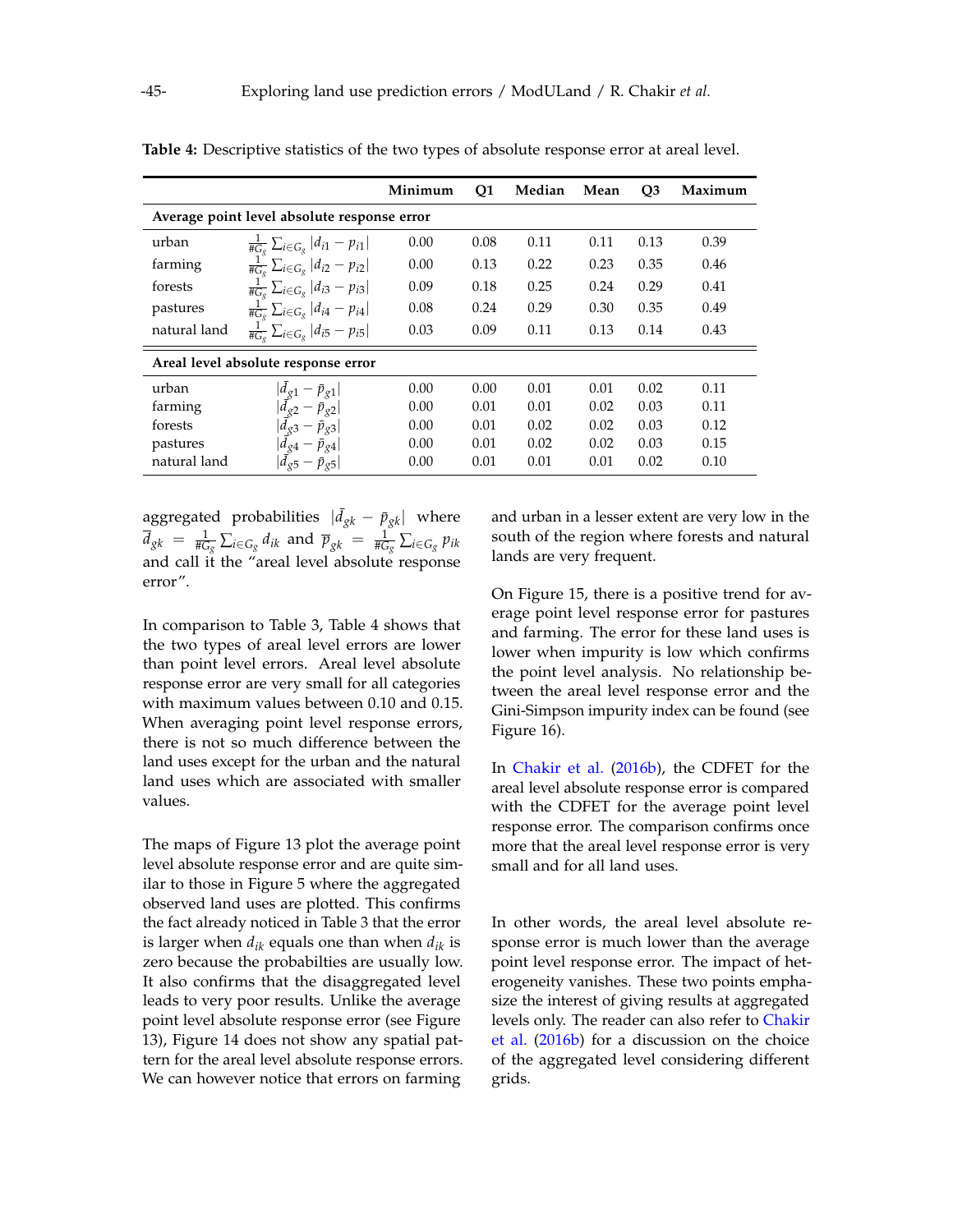<span id="page-13-0"></span>

**Figure 13:** Average point level absolute response error.

<span id="page-13-1"></span>

**Figure 14:** Areal level absolute response error ( $|\bar{d}_{gk} - \bar{p}_{gk}|$ ).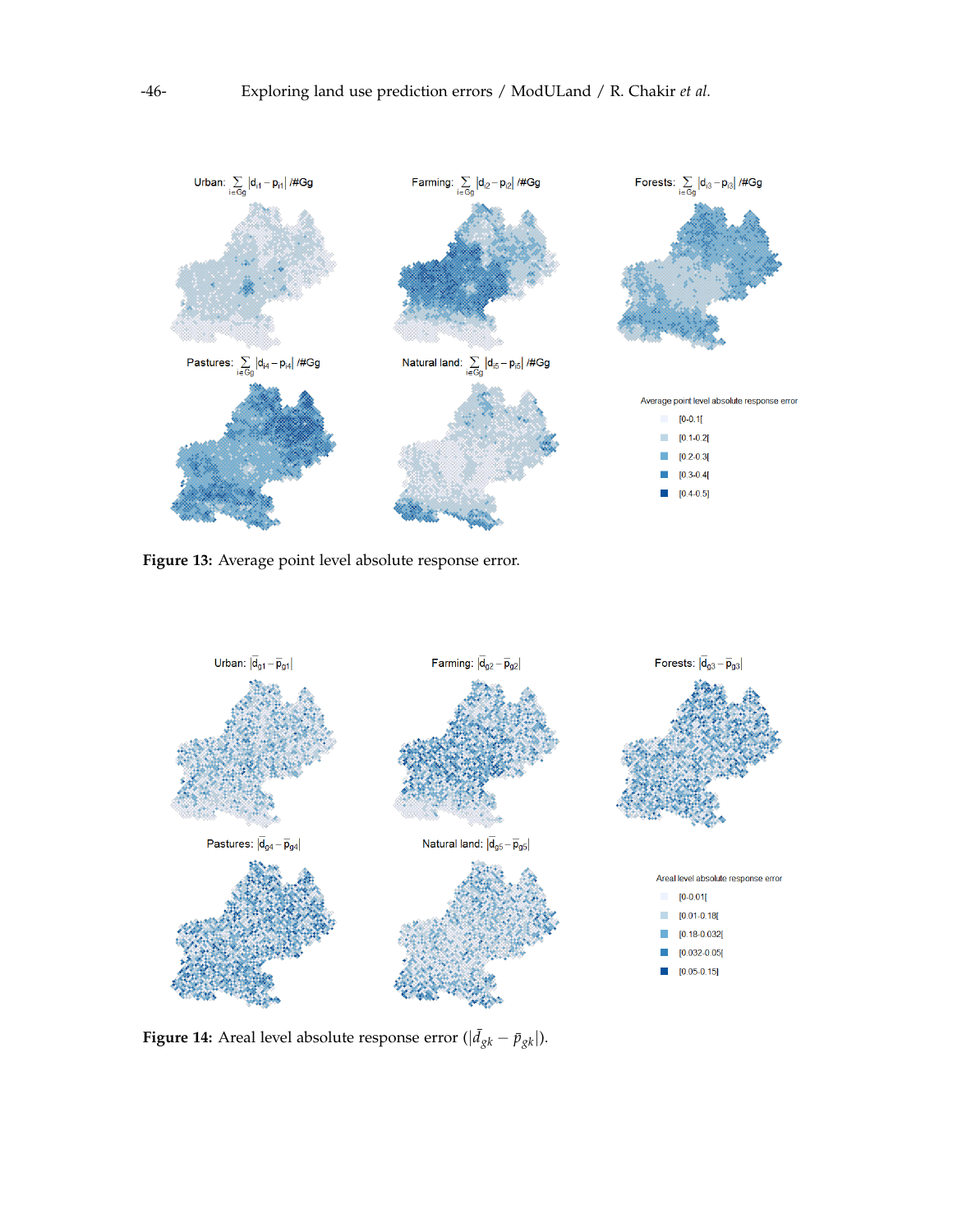<span id="page-14-0"></span>

**Figure 15:** Average point level absolute response error  $(\frac{1}{\#G_g}\sum_{i\in G_g}|d_{ik}-p_{ik}|)$  versus aggregated Gini-Simpson impurity index *gs<sup>g</sup>* .

<span id="page-14-1"></span>

**Figure 16:** Areal level absolute response error ( $|\bar{d}_{gk} - \bar{p}_{gk}|$ ) versus aggregated Gini-Simpson impurity index *gs<sup>g</sup>* .